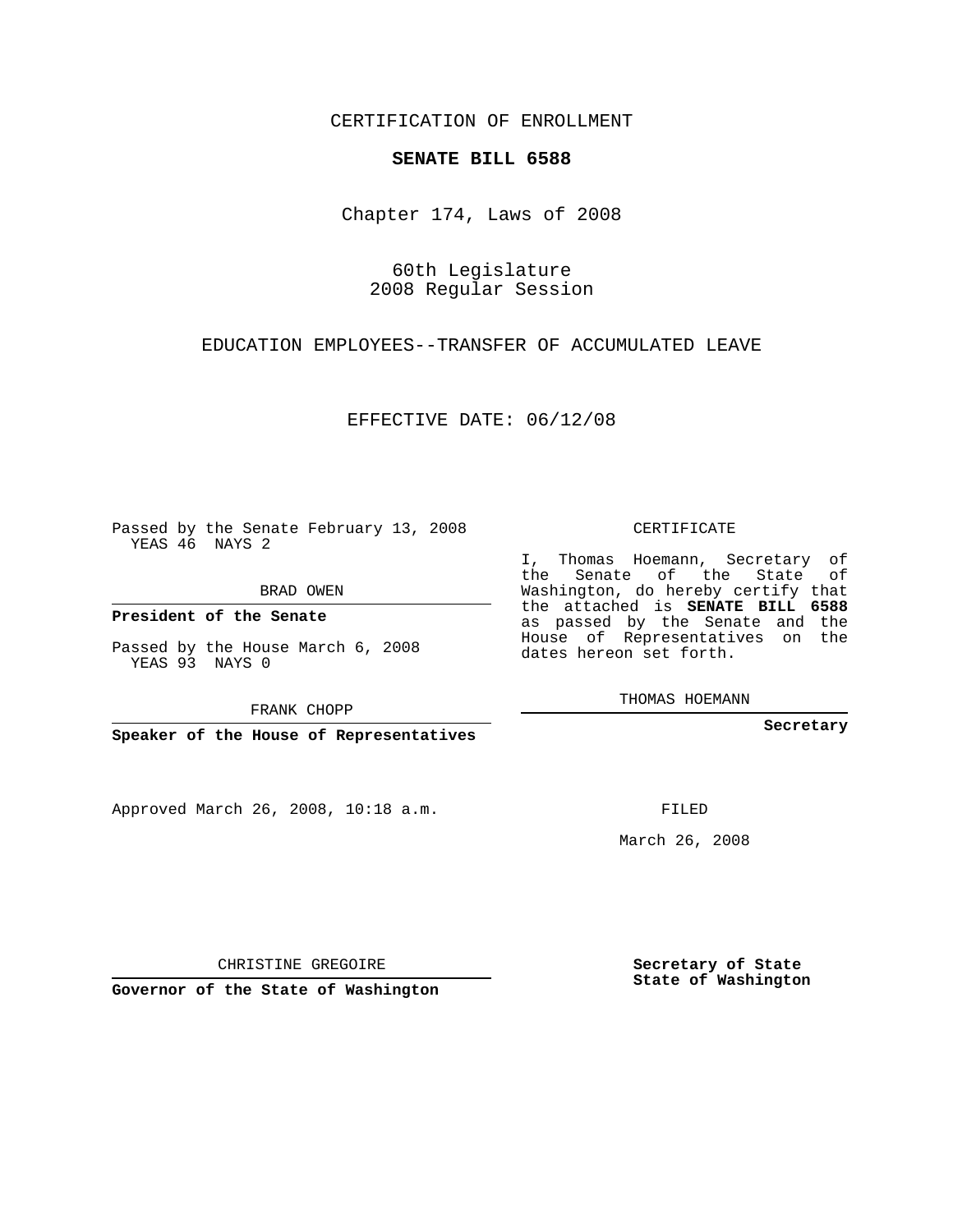## **SENATE BILL 6588** \_\_\_\_\_\_\_\_\_\_\_\_\_\_\_\_\_\_\_\_\_\_\_\_\_\_\_\_\_\_\_\_\_\_\_\_\_\_\_\_\_\_\_\_\_

\_\_\_\_\_\_\_\_\_\_\_\_\_\_\_\_\_\_\_\_\_\_\_\_\_\_\_\_\_\_\_\_\_\_\_\_\_\_\_\_\_\_\_\_\_

Passed Legislature - 2008 Regular Session

**State of Washington 60th Legislature 2008 Regular Session**

**By** Senators Kauffman, Prentice, Kastama, Hobbs, Sheldon, Delvin, Shin, McAuliffe, and Rasmussen

Read first time 01/18/08. Referred to Committee on Early Learning & K-12 Education.

 AN ACT Relating to transfers of accumulated leave of common school and higher education employees; and amending RCW 28A.310.240 and 28A.400.300.

BE IT ENACTED BY THE LEGISLATURE OF THE STATE OF WASHINGTON:

 **Sec. 1.** RCW 28A.310.240 and 1997 c 13 s 6 are each amended to read as follows:

 (1) Every educational service district board shall adopt written policies granting leaves to persons under contracts of employment with the district in positions requiring either certification or classified qualifications, including but not limited to leaves for attendance at official or private institutes and conferences and sabbatical leaves for employees in positions requiring certification qualification, and leaves for illness, injury, bereavement, and emergencies for both certificated and classified employees, with such compensation as the board prescribes. The board shall adopt written policies granting annual leave with compensation for illness, injury, and emergencies as follows:

 (a) For persons under contract with the district for a full fiscal year, at least ten days;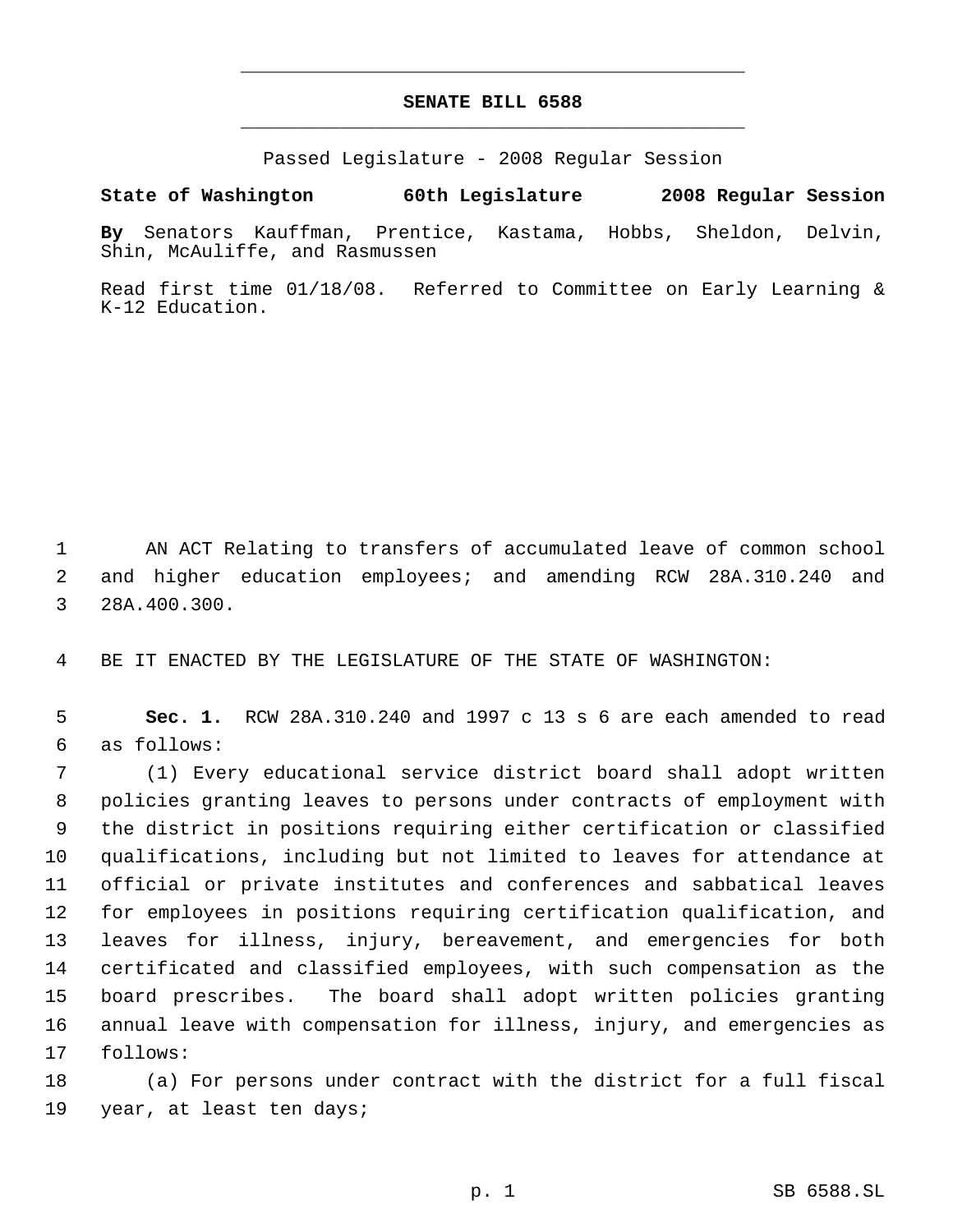(b) For persons under contract with the district as part-time employees, at least that portion of ten days as the total number of days contracted for bears to one hundred eighty days;

 (c) For certificated and classified employees, annual leave with compensation for illness, injury, and emergencies shall be granted and accrue at a rate not to exceed twelve days per fiscal year. Provisions of any contract in force on July 23, 1989, which conflict with requirements of this subsection shall continue in effect until contract expiration; after expiration, any new contract executed between the parties shall be consistent with this subsection;

 (d) Compensation for leave for illness or injury actually taken shall be the same as the compensation the person would have received had the person not taken the leave provided in this section;

 (e) Leave provided in this section not taken shall accumulate from fiscal year to fiscal year up to a maximum of one hundred eighty days for the purposes of RCW 28A.310.490, and for leave purposes up to a maximum of the number of contract days agreed to in a given contract, but not greater than one fiscal year. Such accumulated time may be taken at any time during the fiscal year, or up to twelve days per year may be used for the purpose of payments for unused sick leave; and

 (f) Accumulated leave under this section shall be transferred to 22 educational service districts, school districts, ((and)) the office of 23 the superintendent of public instruction, institutions of higher 24 education, and community and technical colleges, and from any such 25 district or office to another such district  $((\theta \cdot r))_T$  office, institution 26 of higher education, or community or technical college. An intervening customary summer break in employment or the performance of employment duties shall not preclude such a transfer.

 (2) Leave accumulated by a person in a district prior to leaving the district may, under rules of the board, be granted to the person when the person returns to the employment of the district.

 (3) Leave for illness or injury accumulated before July 23, 1989, under the administrative practices of an educational service district, and such leave transferred before July 23, 1989, to or from an educational service district, school district, or the office of the superintendent of public instruction under the administrative practices of the district or office, is declared valid and shall be added to such leave for illness or injury accumulated after July 23, 1989.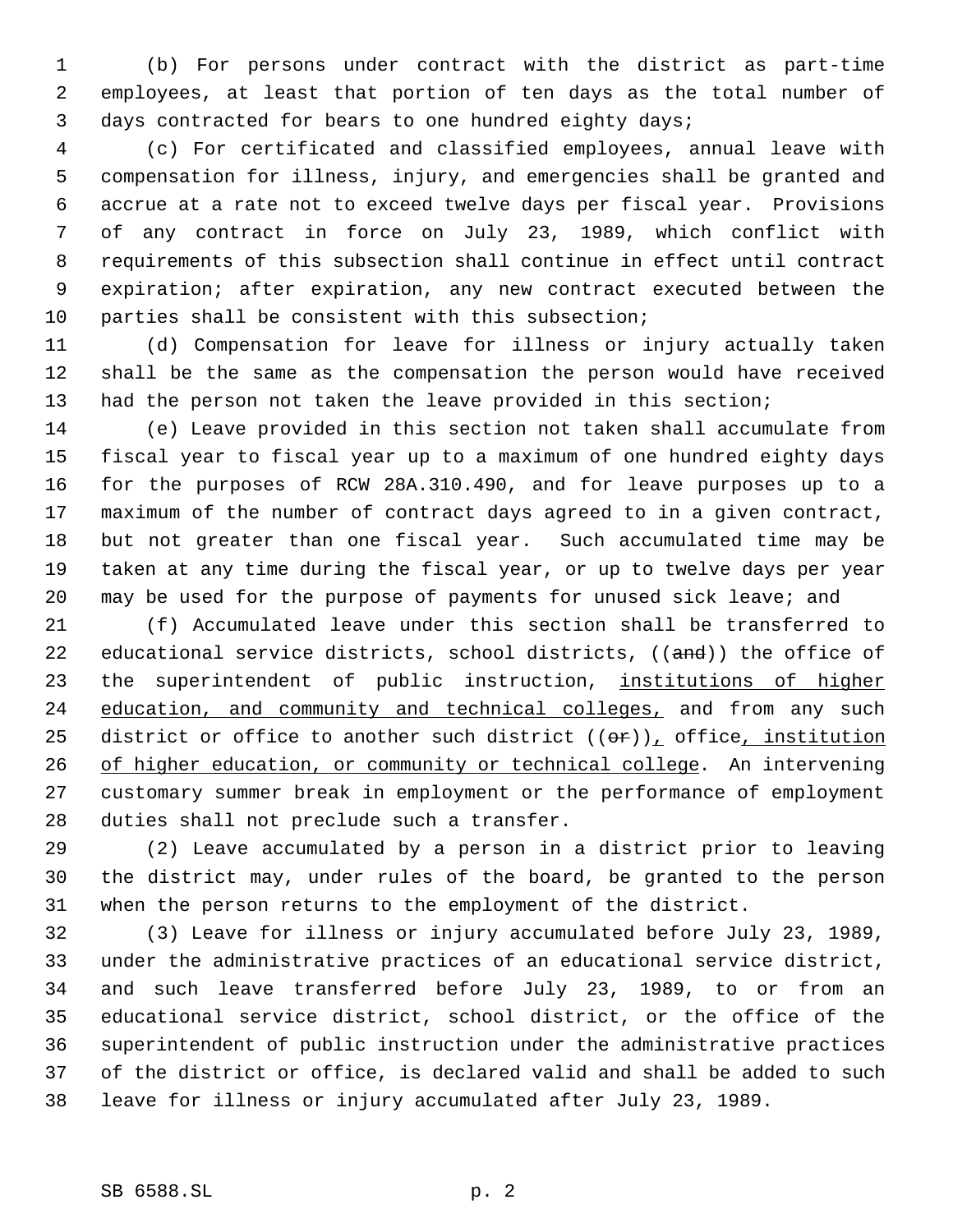**Sec. 2.** RCW 28A.400.300 and 1997 c 13 s 10 are each amended to read as follows:

 Every board of directors, unless otherwise specially provided by law, shall:

 (1) Employ for not more than one year, and for sufficient cause discharge all certificated and classified employees;

 (2) Adopt written policies granting leaves to persons under contracts of employment with the school district(s) in positions requiring either certification or classified qualifications, including but not limited to leaves for attendance at official or private institutes and conferences and sabbatical leaves for employees in positions requiring certification qualification, and leaves for illness, injury, bereavement and, emergencies for both certificated and classified employees, and with such compensation as the board of directors prescribe: PROVIDED, That the board of directors shall adopt written policies granting to such persons annual leave with compensation for illness, injury and emergencies as follows:

 (a) For such persons under contract with the school district for a full year, at least ten days;

 (b) For such persons under contract with the school district as part time employees, at least that portion of ten days as the total 22 number of days contracted for bears to one hundred eighty days;

 (c) For certificated and classified employees, annual leave with compensation for illness, injury, and emergencies shall be granted and accrue at a rate not to exceed twelve days per year; provisions of any contract in force on June 12, 1980, which conflict with requirements of this subsection shall continue in effect until contract expiration; after expiration, any new contract executed between the parties shall be consistent with this subsection;

 (d) Compensation for leave for illness or injury actually taken shall be the same as the compensation such person would have received had such person not taken the leave provided in this proviso;

 (e) Leave provided in this proviso not taken shall accumulate from year to year up to a maximum of one hundred eighty days for the purposes of RCW 28A.400.210 and 28A.400.220, and for leave purposes up to a maximum of the number of contract days agreed to in a given contract, but not greater than one year. Such accumulated time may be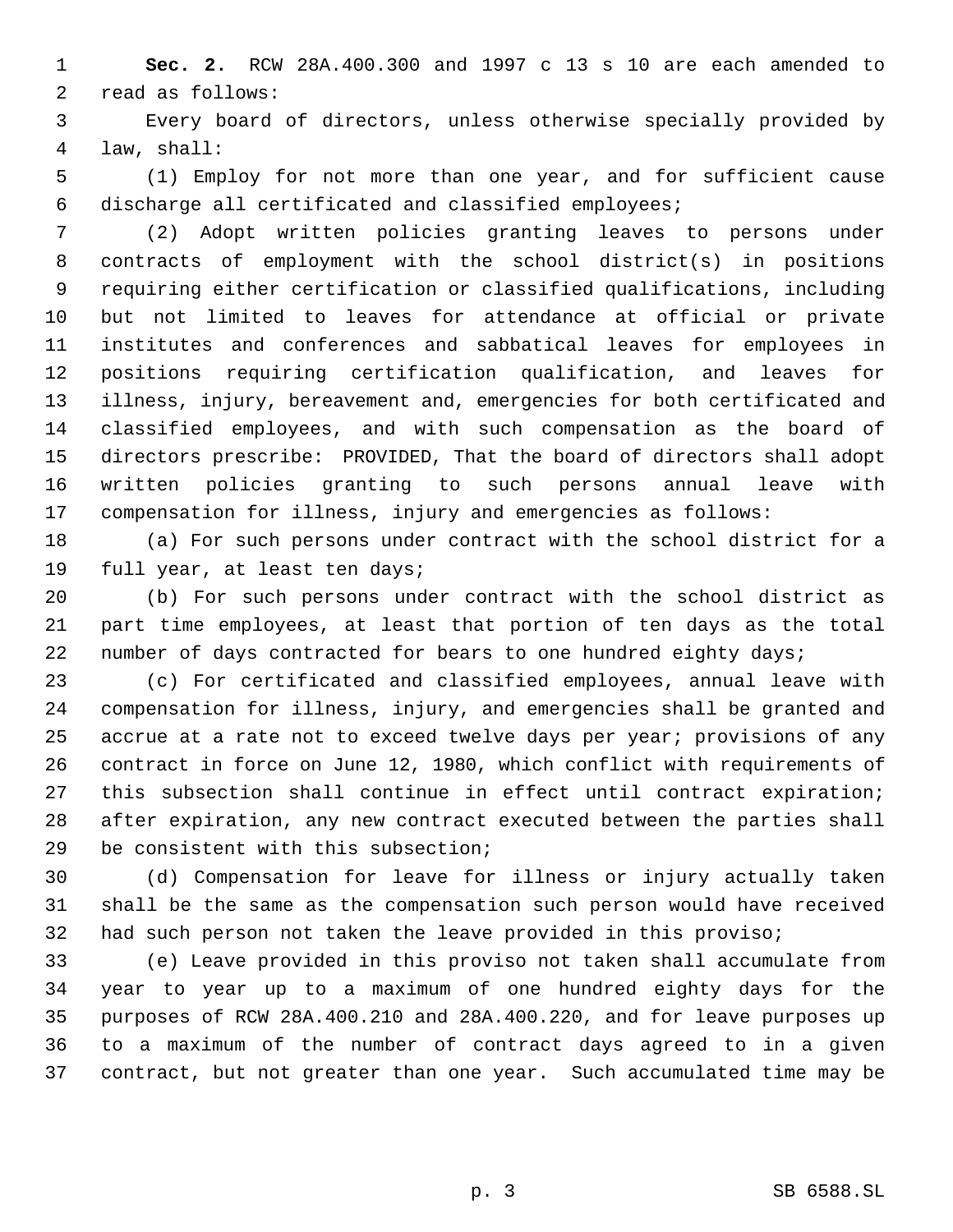taken at any time during the school year or up to twelve days per year 2 may be used for the purpose of payments for unused sick leave( $(-)$ ):

 (f) Sick leave heretofore accumulated under section 1, chapter 195, Laws of 1959 (former RCW 28.58.430) and sick leave accumulated under administrative practice of school districts prior to the effective date of section 1, chapter 195, Laws of 1959 (former RCW 28.58.430) is hereby declared valid, and shall be added to leave for illness or injury accumulated under this proviso;

 (g) Any leave for injury or illness accumulated up to a maximum of forty-five days shall be creditable as service rendered for the purpose of determining the time at which an employee is eligible to retire, if such leave is taken it may not be compensated under the provisions of RCW 28A.400.210 and 28A.310.490;

 (h) Accumulated leave under this proviso shall be transferred to and from one district to another, the office of superintendent of 16 public instruction  $((and))_{\text{L}}$  offices of educational service district 17 superintendents and boards, institutions of higher education, and 18 community and technical colleges, to and from such districts ((and 19 such)), offices, institutions of higher education, and community and 20 technical colleges;

 (i) Leave accumulated by a person in a district prior to leaving said district may, under rules and regulations of the board, be granted to such person when the person returns to the employment of the district.

 When any certificated or classified employee leaves one school district within the state and commences employment with another school district within the state, the employee shall retain the same seniority, leave benefits and other benefits that the employee had in his or her previous position: PROVIDED, That classified employees who transfer between districts after July 28, 1985, shall not retain any seniority rights other than longevity when leaving one school district and beginning employment with another. If the school district to which the person transfers has a different system for computing seniority, leave benefits, and other benefits, then the employee shall be granted the same seniority, leave benefits and other benefits as a person in that district who has similar occupational status and total years of